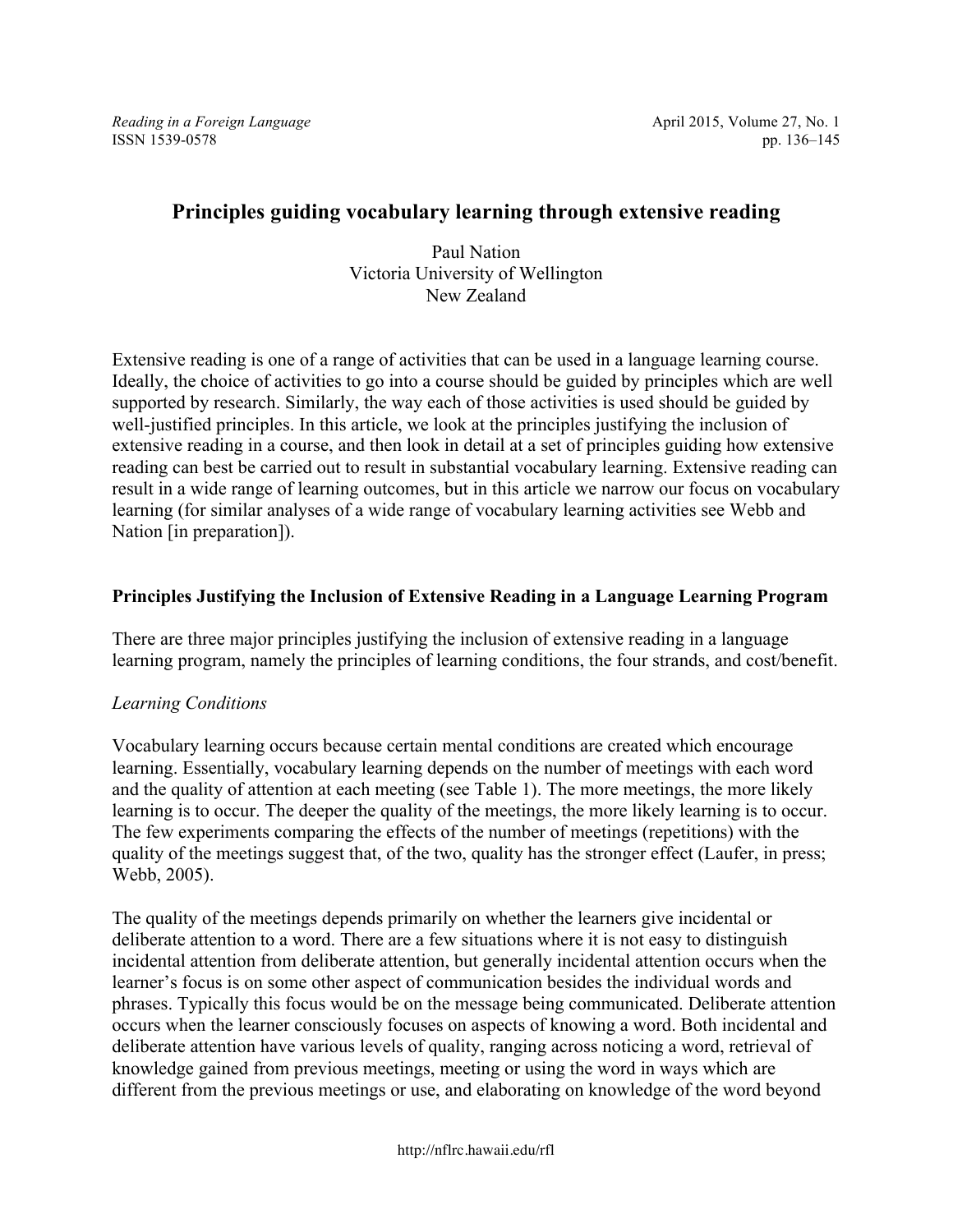its contextual uses (see Table 1). These levels of quality are largely cumulative in that retrieval also includes noticing, and varied use includes retrieval and noticing. Elaboration certainly includes noticing and may include retrieval if the elaborated words have been met before. Because deliberate elaboration can involve decontextualised instances of words, deliberate elaboration does not necessarily include varied use. Vocabulary learning from extensive reading is primarily affected by repetition and varied meetings.

| Number of meetings                                        | Initial occurrence/Repetition                                                                                 |                                                                                     |
|-----------------------------------------------------------|---------------------------------------------------------------------------------------------------------------|-------------------------------------------------------------------------------------|
| Quality of attention                                      | Incidental attention                                                                                          | Deliberate attention                                                                |
| Noticing                                                  | Guessing from context                                                                                         | Dictionary look-up                                                                  |
| Receptive or productive retrieval                         | Re-occurrence of words in a<br>text or other texts<br>Repetition through repeated<br>reading of the same text | Putting words met during<br>reading onto word cards and<br>learning using the cards |
| Varied meetings (receptive) or<br>varied use (productive) | Meeting words in varied<br>contexts                                                                           | Consulting a concordance<br>while reading as in Lextutor<br>Reading with resources  |
| Receptive or productive<br>elaboration                    | Applying a dictionary<br>definition to a particular<br>textual context                                        | Applying the dictionary<br>strategy                                                 |

Table 1: *Extensive reading and vocabulary learning conditions*

As proficiency develops, reasonably large quantities of input are needed to meet most of the words at a particular 1000 word level, and to meet them enough times for learning to have a chance to occur (Nation, 2014). However, as we shall see later in this article, extensive reading can provide sufficient repetitions.

Besides repetition, extensive reading usefully sets up the condition of varied meetings. When a word occurs again in an extensive reading text such as a graded reader, it typically occurs in a context which is different from the previous contexts in which it occurred. This finding can be easily confirmed by doing a concordance search on a graded reader for words which are likely to be new at the level of that reader, for example, the level 3 words in a level 3 reader. Thus, each new meeting with a word during extensive reading is highly likely to enrich knowledge of that word through its varied contexts as well as strengthen knowledge through repetition.

In addition to repetition and varied meetings, extensive reading also provides opportunities for deliberate learning through looking up the meanings of words in a dictionary. This look-up can be done with a hard-copy dictionary, or with the increasing use of electronic readers and tablets look-up can be done simply by touching a word. The ease of such electronic access makes it much more likely that learners will look up words and thus add a deliberate element to vocabulary learning during extensive reading. Dictionary look-up greatly increases the chances of vocabulary learning (Hulstijn, Hollander, & Greidanus, 1996; Knight, 1994; Laufer & Hill, 2000; Peters, 2007).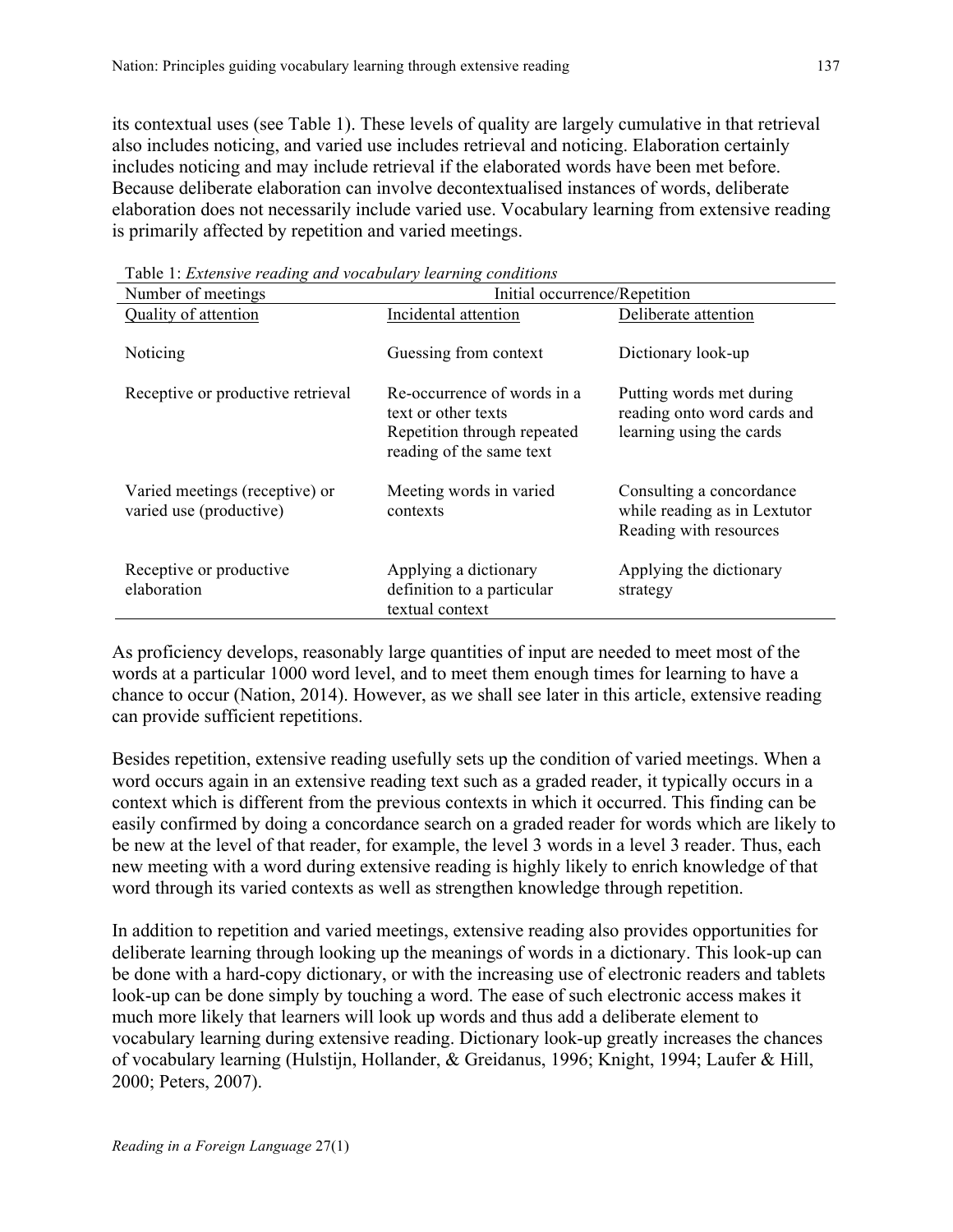Some advocates of extensive reading actively discourage dictionary use on the grounds that it takes time away from reading (Luppescu & Day, 1993) and that it discourages guessing from context. The vocabulary learning benefits of dictionary look-up outweigh this concern, particularly if learners are given training and encouragement to guess from context, and thus see the dictionary as a way of confirming a guess rather than replacing a guess. Electronic look-up is now so speedy that it takes very little time away from reading.

During extensive reading, vocabulary gains occur through guessing from context and through dictionary look-up. Guessing from context also includes gaining knowledge of unfamiliar family members of previously known words. In addition, as Pigada and Schmitt (2006) have shown, guessing from context can strengthen and enrich knowledge of partially known words. Guessing from context involves drawing on a wide variety of clues including information from the linguistic context (both the immediate context and the wider context), knowledge gained from earlier parts of the text, knowledge of the world and particular subject areas, common-sense, and morphological clues. It is likely that noticing is a factor affecting learning from guessing through context, and words that are consciously guessed are likely to be better retained than words which are not consciously noticed.

Where a word is repeated, the occurrences of the word after the first meeting provide an opportunity for a combination of guessing from context clues and retrieval of the meaning of the word gained from previous meetings. This retrieval is likely to have strong positive effects on learning, but its success is dependent on the ability of the reader to see the connection between the present context and previous contexts. There is some evidence that learners differ in this skill (van Daalen-Kapteijns & Elshout-Mohr, 1981). Research on glossing has shown the importance of retrieval (Barcroft, 2007). Better retention was found for words that were not glossed every time they occurred, but which were glossed on the first meeting and then not glossed on every subsequent meeting, allowing retrieval to occur. Glossing removes the need for retrieval to occur because the meaning is provided.

Where a word occurs several times within the same text, or even in different texts, in the vast majority of the cases the linguistic contexts are not the same. This occurrence of varied contexts is likely to be the strongest quality factor affecting vocabulary learning from guessing from context. This of course underlines the importance of quantity of input in learning from guessing from context, because the larger the amount of input, the greater the opportunity for repetition and meeting the word in varied contexts.

## *The Four Strands*

The principle of the four strands says that a well-balanced language course should involve equal amounts of (a) learning through comprehensible listening and reading input, (b) learning through pushed spoken and written output, (c) deliberate language-focused learning, and (d) learning through fluency development in each of the four skills of listening, speaking, reading and writing (Nation, 2007; Nation, 2013a). Each strand provides different kinds of opportunities for learning and the combination of these opportunities sets up ideal conditions for vocabulary learning. Extensive reading fits into the meaning-focused input strand and also the fluency development strand. It should make up around half of the meaning-focused input strand (the other half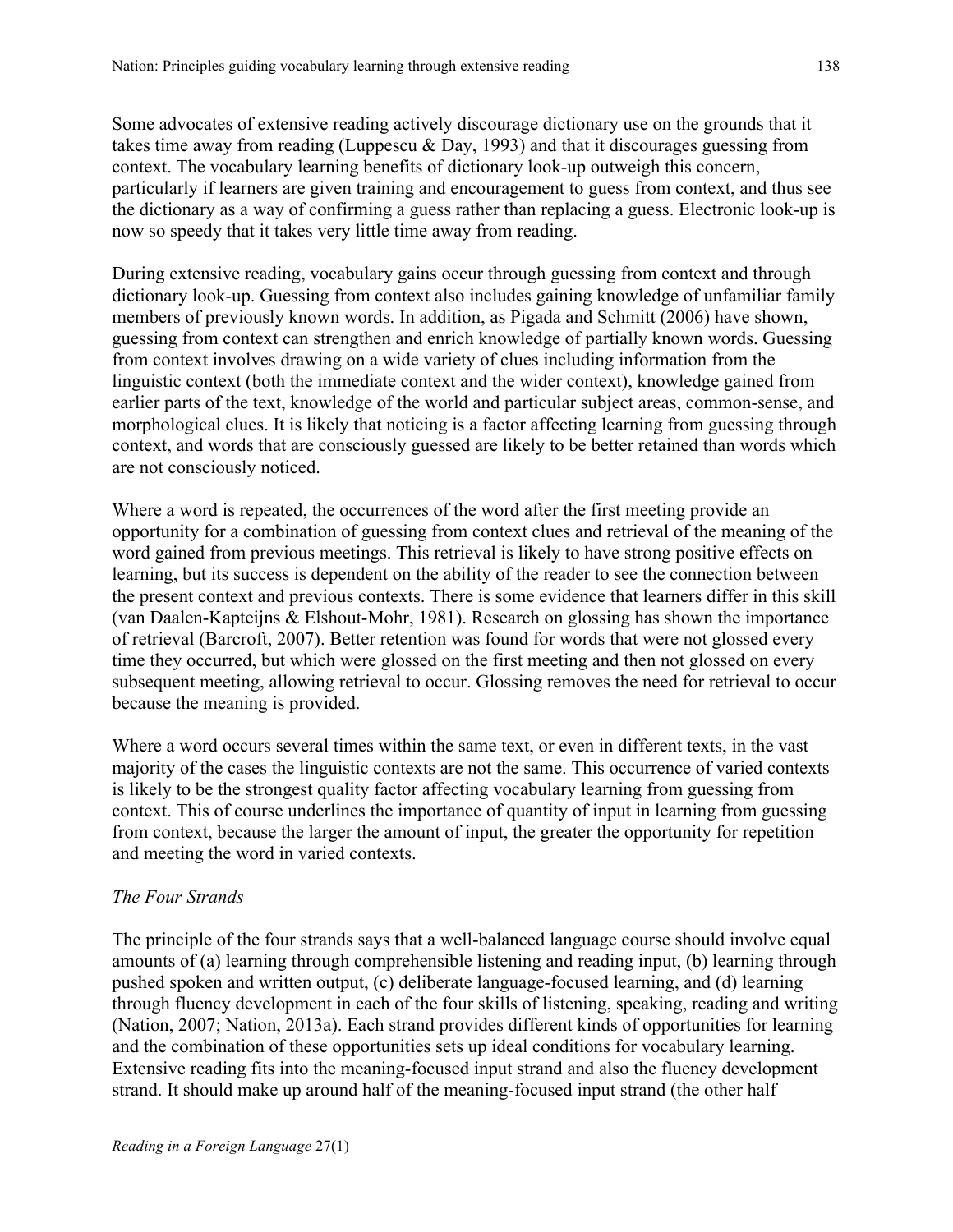involves extensive listening), and one-quarter of the fluency development strand (the other threequarters involve the three skills of listening, speaking, and writing). Because each strand should take up one-quarter of the course time, the reading fluency development part of the fluency strand should take up one-sixteenth of the total course time. In total, extensive reading should make up around three-sixteenths of the course time.

In a well-designed extensive reading course around two thirds of this time should be spent on reading material which contains a small proportion of unknown words (around 2% of the running words). Around one-third of the time should be spent reading very easy material containing little or no unknown words with a focus on reading for fluency. While there is no direct research justification for these proportions, applying the four strands principle provides a rational, justifiable way of deciding how much time should be given to each kind of activity in a course.

## *Cost/Benefit Analysis*

The cost/benefit principle says that time spent on an activity should be justified by the learning benefits it brings. In other words, if just under one-quarter of the course time is spent on extensive reading, what research evidence is there that it results in substantial learning? The classic study on learning from extensive reading is the book flood experiment in Fiji by Elley and Mangubhai (1981a) in rural Fijian primary schools, although this did not include measures of vocabulary knowledge. Elley and Mangubhai found that by devoting three quarters of the time on the English course to extensive reading (less than three hours per week) the learners in the experimental group made the equivalent of fourteen months progress over the nine months of the course and these gains were still maintained a year later (Elley & Mangubhai, 1981b).

Much smaller scale experiments focusing on vocabulary gains from reading have shown that a reasonable number of words are learnt incidentally to various strengths of knowledge (Brown, Waring & Donkaewbua, 2008; Horst, 2005; Pigada & Schmitt, 2006; Pulido, 2004; Waring & Takaki, 2003). If only delayed posttest and recall measures are used, then the vocabulary gains from extensive reading are small (Waring & Takaki, 2003). If a range of immediate posttest vocabulary measures are used including sensitive measures, then the vocabulary gains are more substantial considering that they are the result of incidental learning.

Considering the Elley and Mangubhai study and the vocabulary-focused studies, it is reasonable to suggest that the single most significant change that a teacher could make to a language learning course would be to include a substantial extensive reading program. The three principles we have looked at (conditions, four strands, cost/benefit) clearly and strongly support the inclusion of an extensive reading program in a language learning course. Not only does extensive reading set up powerful vocabulary learning conditions, it provides a range of opportunities for learning, and delivers learning results that justify its inclusion.

## **Principles Guiding the Running of an Extensive Reading Program**

In addition to principles that justify the inclusion of extensive reading in a language course, there are also principles that can guide the way an extensive reading program is run. These principles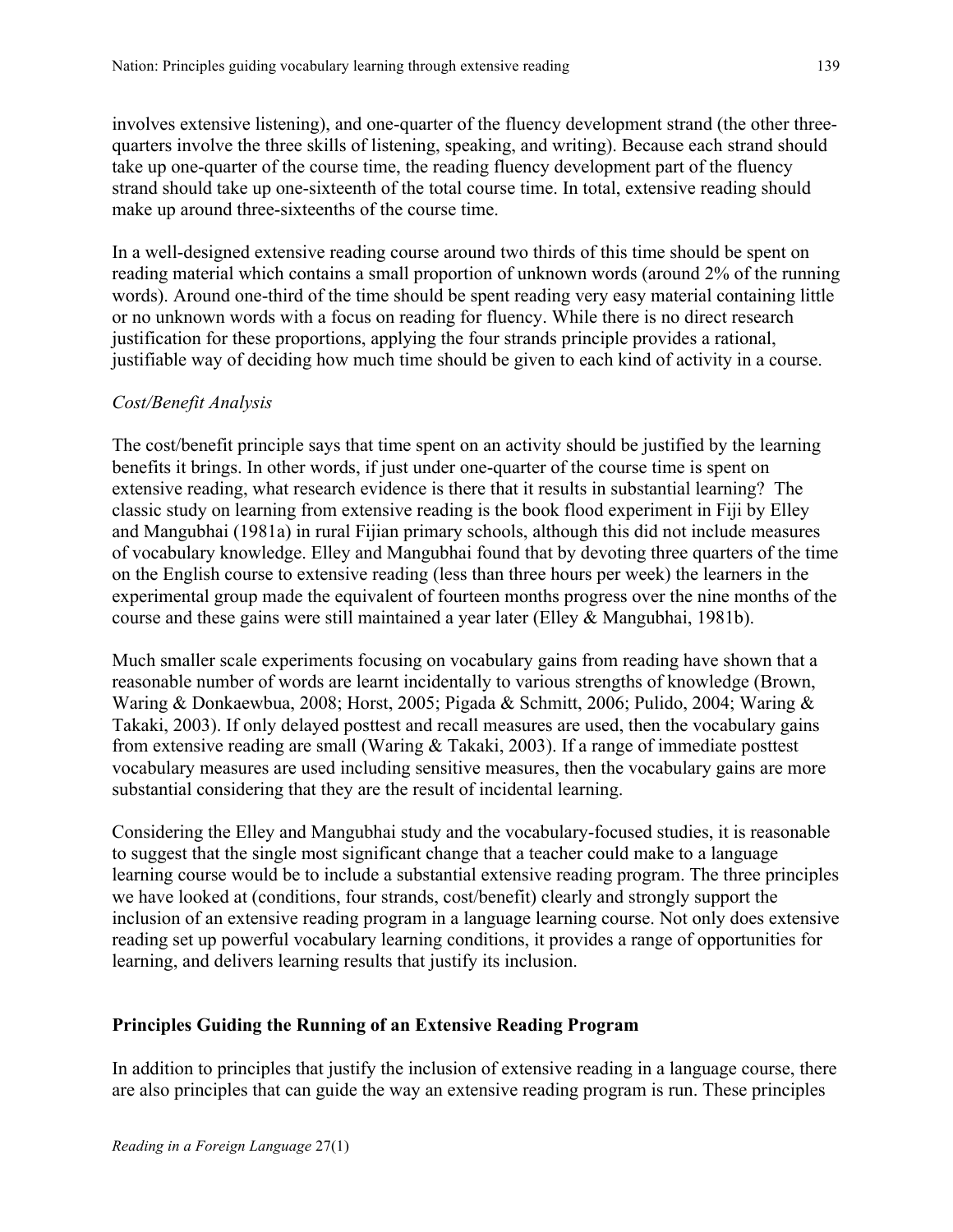are ranked in order of importance and cover comprehensible input, quantity of input, opportunities for learning, and maximising learning conditions.

#### *Comprehensible Input*

Extensive reading simply involves the learners quietly reading books which are at the right level for them. Ideally each learner would be reading a different book of their own choice, and they would be interested in what they are reading and be gaining enjoyment from the reading.

Because extensive reading involves reading texts which are at the right level for the reader, it is essential for low and intermediate proficiency learners to use graded readers. Graded readers are books written within carefully controlled vocabulary levels. The main effect of the control is to exclude words which are well beyond the learners' current level. Graded readers typically go up to the 3000 word level. The mid-frequency readers (Nation & Anthony, 2013) go from the 4000 to 8000 word levels. The development of mid-frequency reading texts is an attempt to make material at the right level of difficulty available even for learners of high proficiency, although Uden, Schmitt & Schmitt (2014) suggest that these may not be necessary. Nonetheless, successful guessing requires contexts that do not contain a high density of unknown words. Books written for young native speakers of English typically use a vocabulary which is much larger than the vocabulary size of foreign language learners. This is because young native speakers already know thousands of words. A seven-year-old native speaker for example knows at least 5000 words. For this reason, specially prepared graded readers are much more accessible for foreign language learners than books written for young native speakers. Every major ELT publisher has their series or several series of graded readers. The Extensive Reading Foundation runs an annual competition to find the best graded readers published that year, and the results of the competition can be found on the Extensive Reading Foundation website.

If a text contains too many unknown words, then it is likely to be difficult for learners to comprehend and they will thus have difficulty in guessing the unfamiliar words that they meet in the text. Research has suggested that learners need to know around 98% of the running words in a text for vocabulary not to be a major issue in comprehension (Hu & Nation, 2000; Schmitt, Jiang, & Grabe, 2011). There is growing debate over whether text coverage is a sensitive enough factor for determining the difficulty of texts.

Another aspect of unsimplified texts that is often over-looked is the number of different unknown words in a text. For a learner with a vocabulary size of 5000 words, the average unsimplified novel will contain over 2000 different words beyond this level, the vast majority of which will occur only once in the novel (see Nation 2014 for an example). Even with speedy electronic look-up as in Kindle this can be a discouragingly high number of look-ups. Simplified or adapted texts get rid of this unproductive burden.

## *Quantity of Input*

The most important way that vocabulary learning from extensive reading can be increased is to do a lot of extensive reading. The minimum amount of reading should be around one graded reader every two weeks (Nation & Wang, 1999). This figure is regardless of the proficiency level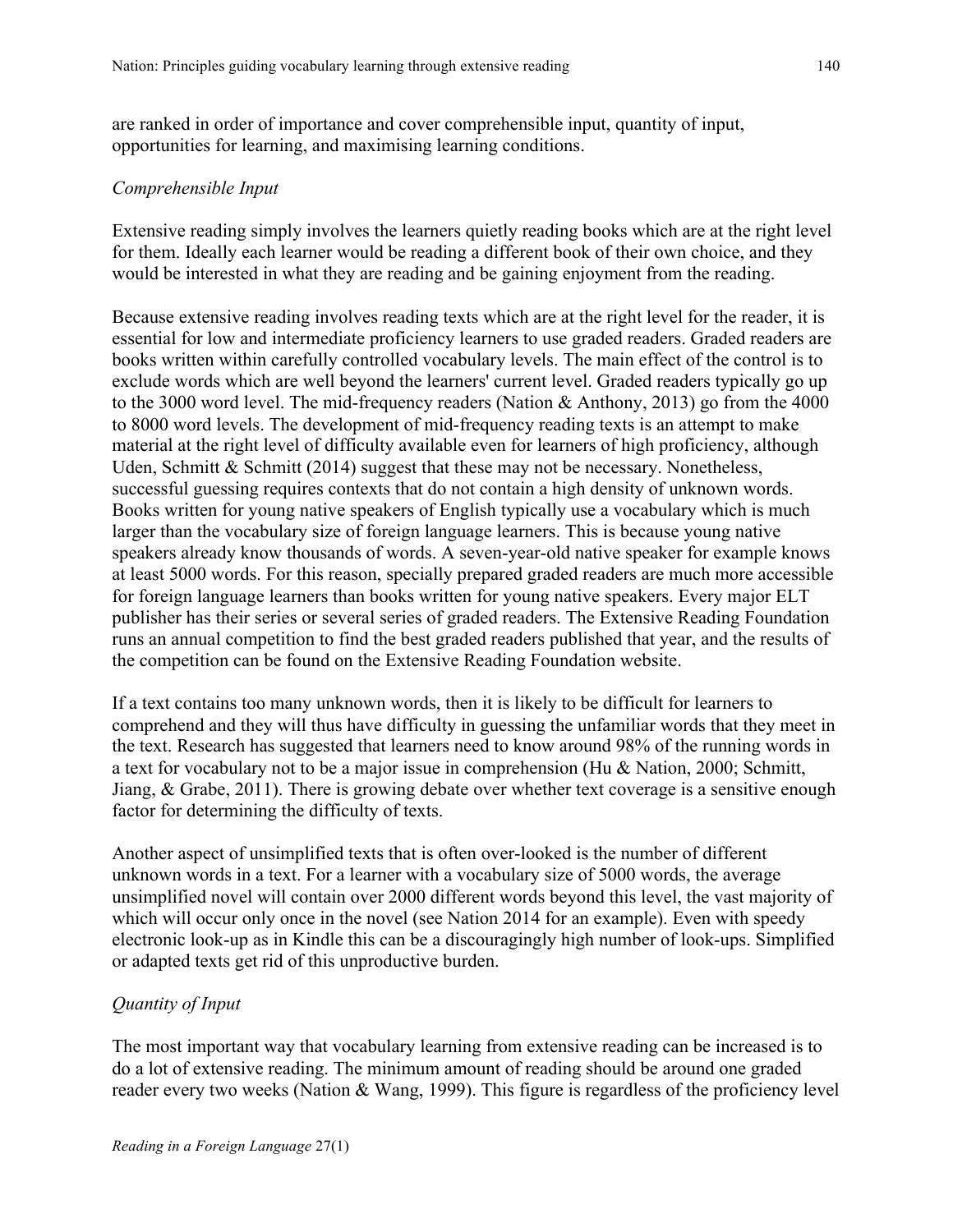of the learners, because as the level of graded readers increases the length of the graded readers also increase. So, the graded readers written for beginning learners of English are only a few hundred words long, while the graded readers for intermediate learners are several thousand words long. One way to support large amounts of reading is to get the learners to do a speed reading course. Speed reading courses simply involve doing around 20 timed readings followed by comprehension questions. The aim of such a course is to bring learners' reading speed up to around 200 to 300 words per minute. Such courses are usually very successful (Tran, 2012). Table 2 (from Nation, 2014) provides not only weekly time requirements, but also daily (5 days a week) time requirements for extensive reading. It assumes the goal of learning around 1000 word families a year by meeting each word around 12 times.

| most frequent nine 1000 word families 12 times |               |                                                       |  |
|------------------------------------------------|---------------|-------------------------------------------------------|--|
| $1000$ word                                    | Amount to     | Time needed in one year for reading per week (and per |  |
| list level                                     | read (tokens) | day) at a reading speed of 150 words per minute       |  |
| 2 <sup>nd</sup> 1000                           | 200,000       | 33 minutes per week (7 minutes per day)               |  |
| $3^{\rm rd} 1000$                              | 300,000       | 50 minutes (10 minutes per day)                       |  |
| $4^{th}$ 1000                                  | 500,000       | 1 hour 23 minutes (17 minutes per day)                |  |
| $5^{\text{th}} 1000$                           | 1,000,000     | 2 hours 47 minutes (33 minutes per day)               |  |
| $6^{th}$ 1000                                  | 1,500,000     | 4 hours 10 minutes (50 minutes per day)               |  |
| $7^{\text{th}}$ 1000                           | 2,000,000     | 5 hours 33 minutes (1 hour 7 minutes per day)         |  |
| $8^{th}$ 1000                                  | 2,500,000     | 6 hours 57 minutes (1 hour 23 minutes per day)        |  |
| $9^{th}$ 1000                                  | 3,000,000     | 8 hours 20 minutes (1 hour 40 minutes per day)        |  |

 Table 2: *Amount of reading input and time needed to meet the word families in each of the most frequent nine 1000 word families 12 times*

*Note*. The per-week figure is based on forty weeks. The daily rate is based on 5 days per week.

Table 2 shows that from the  $4<sup>th</sup> 1000$  level on, the increase required in the amount of reading is 500,000 words per year. From the  $7<sup>th</sup>$  1000 level on, over an hour a day five days a week, forty weeks of the year would need to be devoted to reading. This is a lot, but it assumes that this quantity of input is coming only through reading. Spoken sources are of course possible but these provide less intensive input. It takes around two hours to watch a typical 10,000 token movie (a rate of around 83 words per minute, or just over half of a slow reading rate of 150 words per minute). Nonetheless, an hour to an hour and forty minutes five times a week at this proficiency level is possible.

## *Opportunities for Learning*

We have already looked at how an extensive reading course should include the two strands of learning from comprehensible input where a small amount of vocabulary (no more than 2% of the running words) is outside the learners' current knowledge, and learning through fluency development where all the vocabulary is familiar and the focus is on reading quickly. Fluency development reading can involve re-reading previously read texts, and reading new texts that are well within the learners' knowledge. Re-reading provides valuable repetition, while reading new easy texts enriches previously met vocabulary.

There is also value in linking extensive reading to the meaning-focused output strand where learners talk or write about what they have read. Nation (2013b) has a whole chapter on linked skill activities which include this chaining of different skills with the same content focus. Linked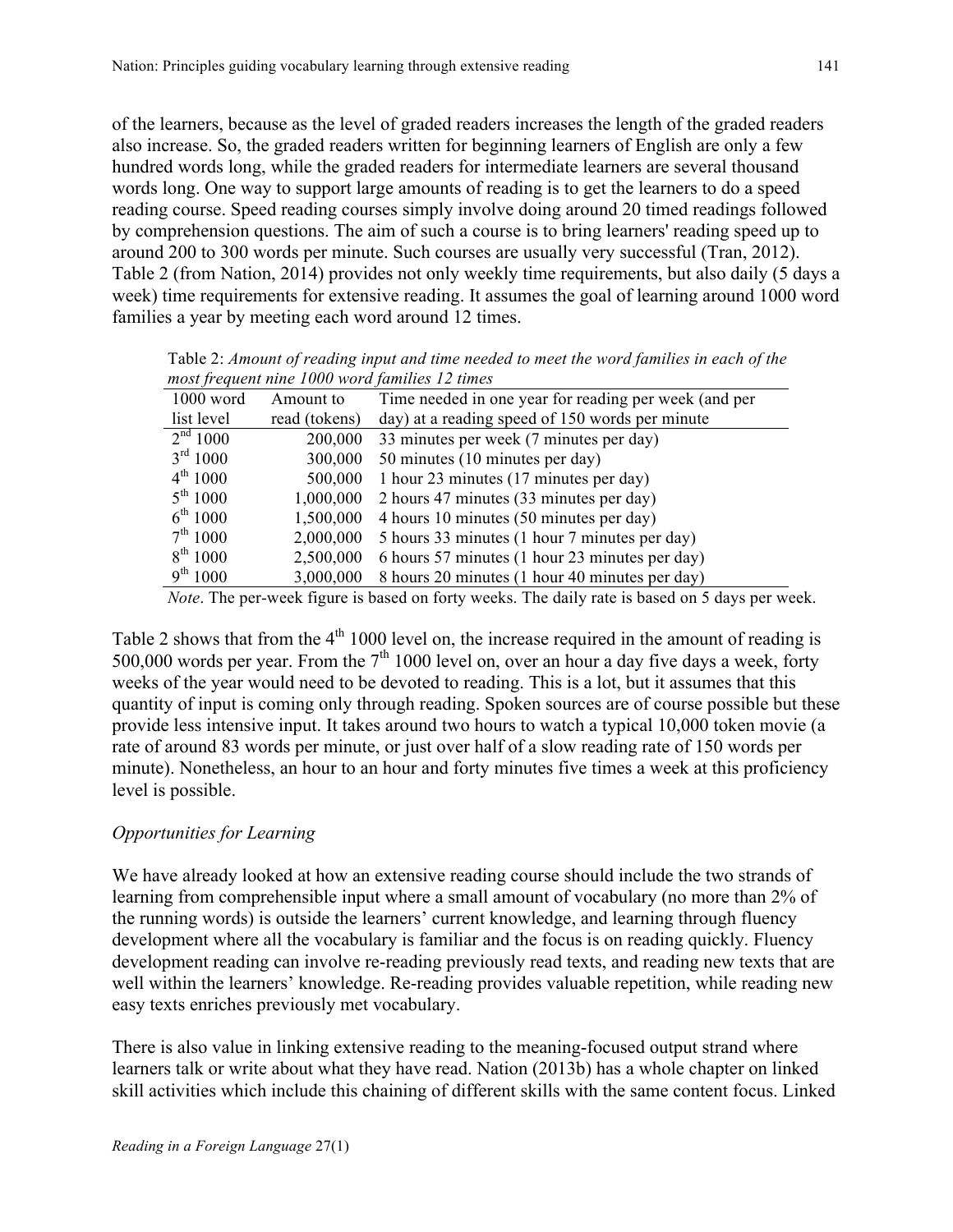skill activities set up ideal conditions for vocabulary learning and are very similar to contentbased instruction.

#### *Maximise the Effects of the Learning Conditions*

An important way of improving vocabulary learning from extensive reading is to combine extensive reading with deliberate learning. If learners confirm the meaning of a word, for example by looking it up in a dictionary after they have guessed it from context clues, this greatly increases learning (Fraser, 1999; Mondria, 2003). Mondria also found that there was no significant difference between deliberate learning after guessing and deliberate learning with no guessing. Guessing in itself does not seem to have any special qualities that enhance learning. However, repeated opportunities to meet a word in varied contexts may provide the opportunity for retrieval and enriching knowledge of the word.

Dictionary use applies the condition of deliberate noticing, particularly when it occurs with the first meeting of a word. There are two major kinds of receptive dictionary use. One kind of use involves simply gaining quick access to the meaning or some other information about a word. This is by far the most common kind of dictionary use. The other kind of use is focused on learning and can be considered a vocabulary learning strategy. The dictionary use strategy involves using a dictionary to help remember a word, and is probably best used with words that are already partly known. When applying the dictionary use strategy, the learner looks through the various senses of the word in order to find out the core meaning, that is, the meaning that runs through all of the senses. The learner also looks at the form of the word and at entries which are near the entry for the word to find words that share the same word stem. If the dictionary contains easily accessible and comprehensible etymological information, then the learner also looks at this to enrich knowledge of the word. Most learner dictionaries contain plenty of examples, and part of the dictionary use strategy can involve looking at these examples to gain some idea of the use of the word and what words it collocates with. The dictionary use strategy is a deliberate learning strategy, and learners need training to use it well.

Lower proficiency learners need to make use of bilingual dictionaries. This is because in order to use a monolingual dictionary, a learner needs to have a vocabulary size of around 2000 to 3000 words in order to understand the definitions. Dictionary look-up results in vocabulary learning (Bruton, 2007; Hulstijn, Hollander, & Greidanus, 1996; Knight, 1994; Laufer & Hill, 2000; Peters, 2007). Most studies show that learners do not use dictionaries well, and that the amount and quality of dictionary look-up depends on the saliency of words in the text, and learners' view of the goal and importance of the reading task (Peters, 2007).

Dictionaries have long been accepted as an essential tool in learning another language, and with the growth of electronic media and electronic devices there have been enormous changes in the availability and accessibility of dictionaries. Electronic readers and electronic reading apps now come with their attached dictionary for easy access while reading. Look-up can occur quickly with just the touch of a finger. In addition, the quality of dictionaries especially learners' dictionaries has continued to improve. This traditional tool has a very modern face.

Utilizing deliberate learning also means that unknown words found during extensive reading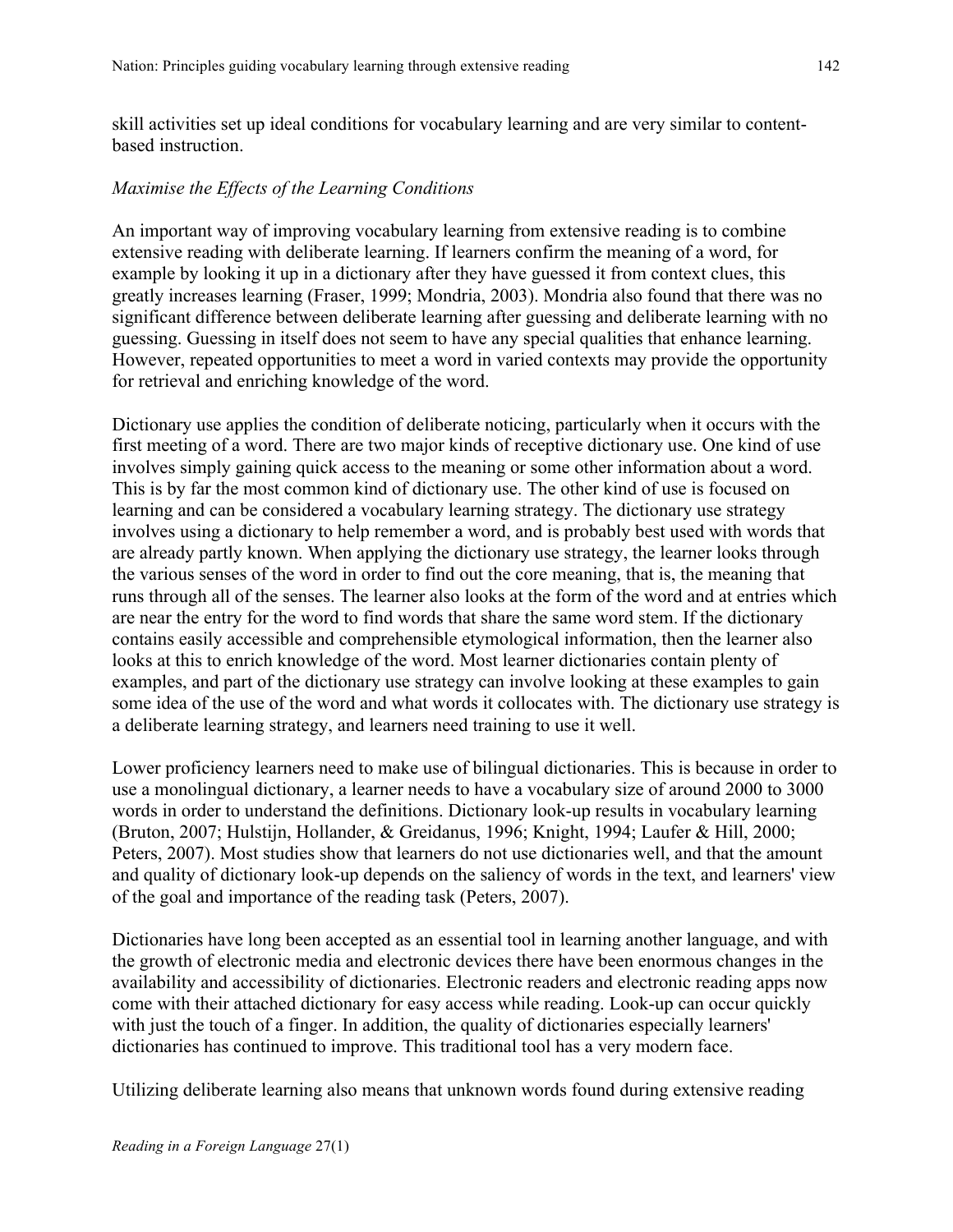should be immediately put on word cards with their translation on the other side so that they can become the focus of deliberate study later. If the learners are reading graded readers, then almost every word in the books they read will be a useful word for them and would be well worth learning. Dictionary use will help in the making of word cards and will also help in remembering the words through focused noticing.

If the learners are reading unsimplified texts, then there is value in doing narrow reading. Narrow reading involves reading within a very limited topic area. This narrow content focus dramatically reduces the number of different words that the learners will meet, generally to around 50% of the different words they would meet if they were reading the same amount on a wide variety of topics (Sutarsyah, Nation, & Kennedy, 1994).

Re-reading books that have already been read before is a way of increasing reading fluency. It also has the positive effect of allowing repetition and retrieval of previously met words. The rereading should probably be within a few weeks of the first reading of the book so that receptive retrieval of vocabulary is likely to be successful.

We have looked at two sets of principles that justify and guide the use of extensive reading in a language course. These principles are well supported by research and theory. The practical guidelines derived from the principles are:

- 1 include an extensive reading program as a part of your language course
- 2 make sure that learners spend enough time each week on extensive reading, either around 3/16 of the total course time or better still enough time to meet the words often that they need to learn
- 3 make sure that there are two strands to the extensive reading program  $-$  (a) the strand where they read texts at the right level for them (around 2% of the running words are unfamiliar), and (b) the fluency strand where they read easy familiar texts quickly
- 4 support the fluency development strand by getting learners to do a timed readings course
- 5 support vocabulary learning from extensive reading by getting the learners to do dictionary look-up, preferably while reading electronic texts
- 6 support vocabulary learning from extensive reading by getting the learners to note unfamiliar words on word cards for later independent study
- 7 link some of the extensive reading to extensive listening, and to speaking and writing about what has been read
- 8 if necessary, provide training in the guessing from context and word card strategies.

Teachers are often reluctant to include a substantial extensive reading program in their language course, largely I think because it does not involve direct teaching and involves the learners sitting quietly and getting on with their reading. Teachers may feel guilty about playing such a passive role. However, a good extensive reading course puts good principles of learning and teaching into practice and both the principles and the practice of extensive reading are supported by research. Teachers should feel a sense of accomplishment and satisfaction in having an extensive reading program as part of their course.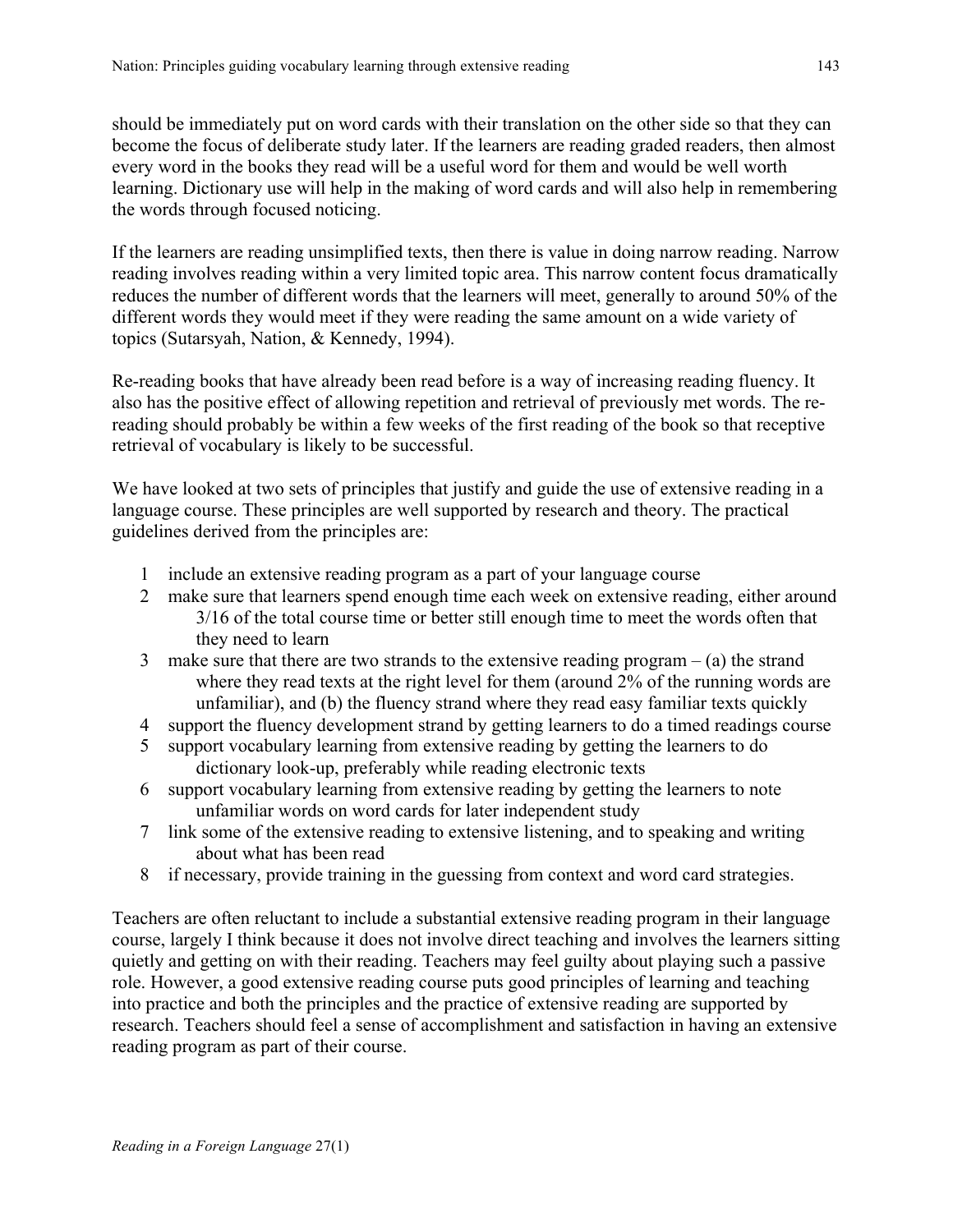## **References**

- Barcroft, J. (2007). Effects of opportunities for word retrieval during second language vocabulary learning. *Language Learning*, *57*, 35–56.
- Brown, R., Waring, R., & Donkaewbua, S. (2008). Incidental vocabulary acquisition from reading, reading-while-listening, and listening to stories. *Reading in a Foreign Language*, *20*, 136–163.
- Bruton, A. (2007). Vocabulary learning from dictionary reference in collaborative EFL translational writing. *System*, *35*, 353–367.
- Elley, W. B., & Mangubhai, F. (1981a). *The impact of a book flood in Fiji primary schools*. Wellington: New Zealand Council for Educational Research.
- Elley, W. B., & Mangubhai, F. (1981b). The long-term effects of a book flood on children's language growth. *Directions*, *7*, 15–24.
- Fraser, C. A. (1999). Lexical processing strategy use and vocabulary learning through reading. *Studies in Second Language Acquisition*, *21*, 225–241.
- Horst, M. (2005). Learning L2 vocabulary through extensive reading: a measurement study. *Canadian Modern Language Review*, *61*, 355–382.
- Hu, M., & Nation, I. S. P. (2000). Vocabulary density and reading comprehension. *Reading in a Foreign Language*, *13*, 403–430.
- Hulstijn, J., Hollander, M., & Greidanus, T. (1996). Incidental vocabulary learning by advanced foreign language students: the influence of marginal glosses, dictionary use, and reoccurrence of unknown words. *The Modern Language Journal*, *80*, 327–339.
- Knight, S. M. (1994). Dictionary use while reading: The effects on comprehension and vocabulary acquisition for students of different verbal abilities. *The Modern Language Journal*, *78*, 285–299.
- Laufer, B. (in press). Retention of new words: Quantity of encounters, quality of task, and degree of knowledge. *Language Teaching Research*.
- Laufer, B., & Hill, M. (2000). What lexical information do L2 learners select in a CALL dictionary and how does it affect word retention? *Language Learning & Technology*, *3*, 58–76.
- Luppescu, S., & Day, R. R. (1993). Reading, dictionaries and vocabulary learning. *Language Learning, 43*(2), 263–287.
- Mondria, J. A. (2003). The effects of inferring, verifying and memorising on the retention of L2 word meanings. *Studies in Second Language Acquisition*, *25*, 473–499.
- Nation, I. S. P. (2007). The four strands. *Innovation in language learning and teaching, 1*, 1–12.
- Nation, P. (2013a). *What Should Every EFL Teacher Know?* Seoul: Compass Publishing.
- Nation, P. (2013b). *What Should Every ESL Teacher Know?* Seoul: Compass Publishing. (available free in electronic form from www.compasspub.com/ESLTK)
- Nation, I.S.P. (2014). How much input do you need to learn the most frequent 9,000 words? *Reading in a Foreign Language*, *26*, 1–16.
- Nation, I. S. P., & Anthony, L. (2013). Mid-frequency readers. *Journal of Extensive Reading*, *1*, 5–16.
- Nation, P., & Wang, K. (1999). Graded readers and vocabulary. *Reading in a Foreign Language*, *12*, 355–380.
- Peters, E. (2007). Manipulating L2 learners' online dictionary use and its effect on L2 word retention. *Language Learning & Technology*, *11*, 36–58.